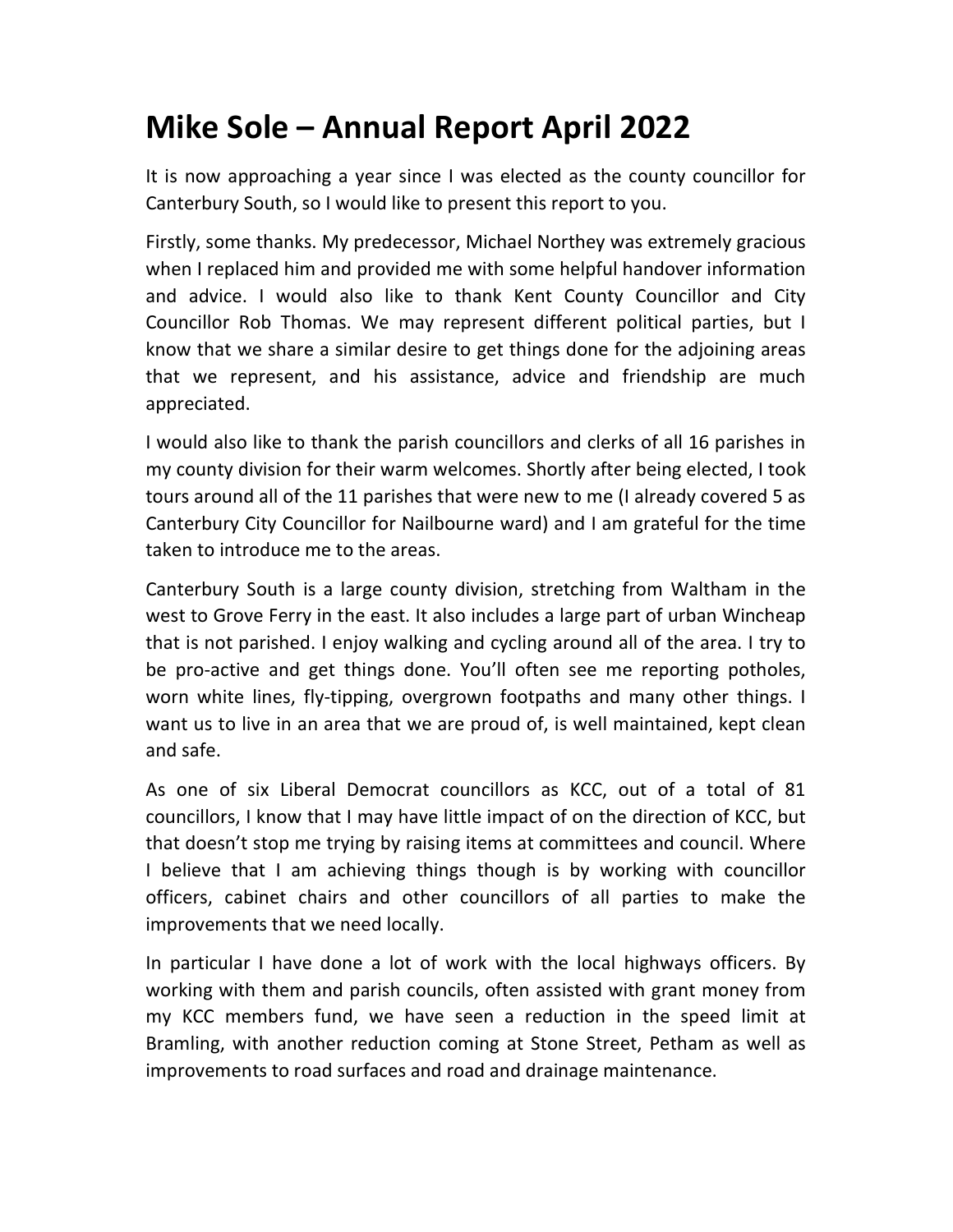We are making headway with a 30mph limit in Woolage Village and have had meetings about a potential 20mph limit in Bridge and an additional crossing in Thanington, although budgetary issues are an issue there.

On school issues I have helped families with the recent chaotic Special Education Needs home to school transport changes and helped where possible with schools places appeals.

I have particularly enjoyed getting to know so many of the local community groups and through those I have been able to support grants through my Covid Recovery Grant, which has now unfortunately finished, and Combined Members Grant which is also used on highway projects.

In addition to Highways grants, I have been able to support the following organisations:

Love Hambrook Marshes – benches Little Stour & Nailbourne River Group – publicity and education project Fifth Trust – redevelopment of skills centre Barham Football Club – defibrillator Petham Primary School PFTA – bounce back to school project Adisham Village Hall – dishwasher Ashford Road Community Centre – outdoor furniture Bridge Village Playgroup – literacy and outdoor equipment Littlebourne Youth Cricket – indoor training Hilltop Community Association – defibrillator

If there are any local organisations in the area that would benefit from some grant assistance, please ask them to get in touch.

At KCC I sit on the Growth & Economic Development committee and the Flood Risk Management Committee. I also represent Canterbury City Council on the River Stour Internal Drainage Board.

At Canterbury City Council I sit on the Community Committee and Regeneration Committee, although as we move away from a committee system to a leader and cabinet role I do not yet know what role I may have in the future.

I try to attend as many parish council meetings as possible and usually manage about 4 or 5 a month. I am also happy to meet up with residents and parish councillors outside of the formal parish meeting to discuss issues.